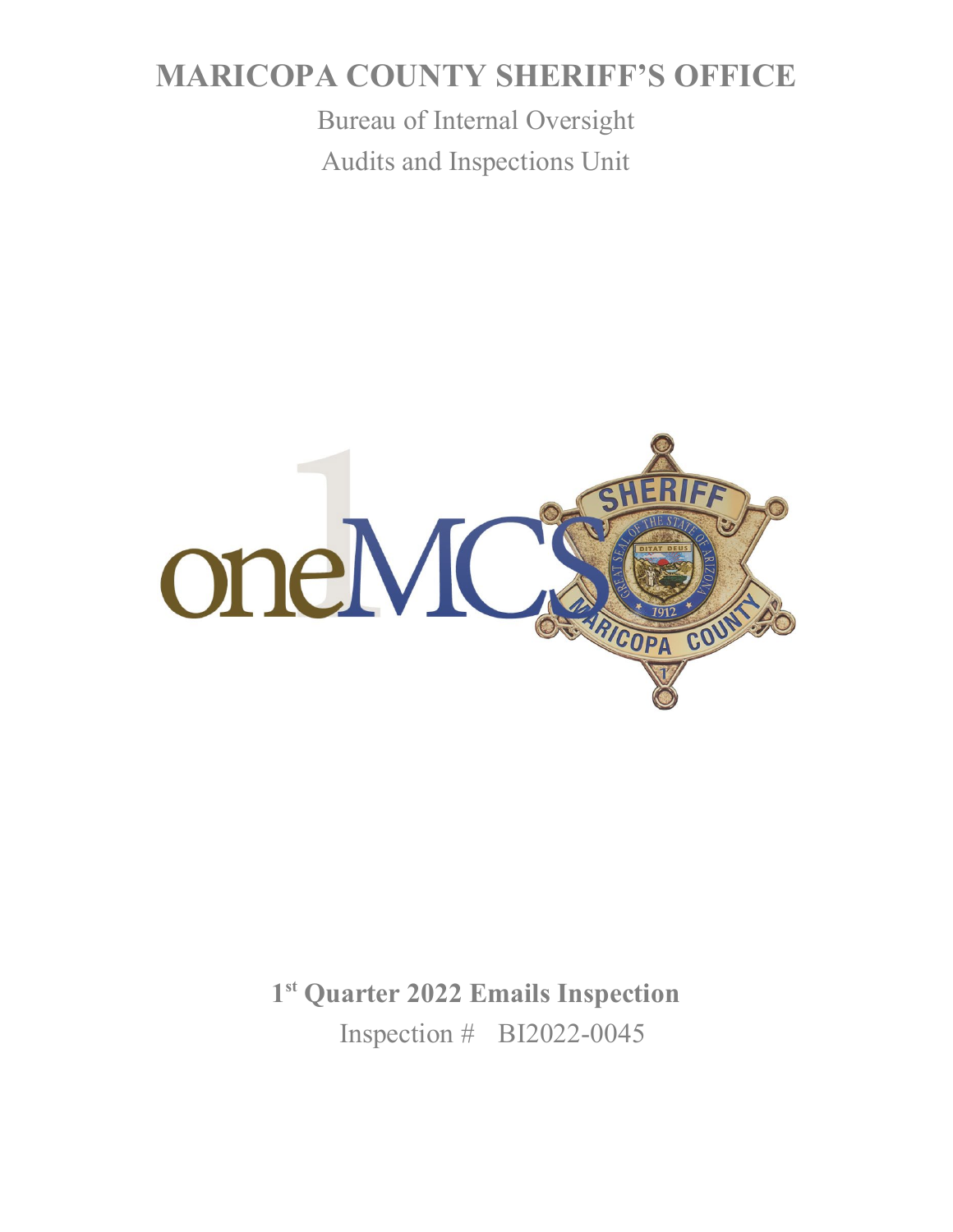The Bureau of Internal Oversight's (BIO) Audits and Inspections Unit (AIU) will conduct Email inspections quarterly. The purpose of the inspection is to ensure compliance with office policies and to promote proper supervision. To achieve this, inspectors will randomly select a total of 50 employees and inspect a single month of their emails as follows:

- Month 1: AIU will randomly select 17 employees and inspect one month of their emails.
- Month 2: AIU will randomly select a new set of 17 employees and inspect one month of their emails.
- Month 3: AIU will randomly select a new set of 16 employees and inspect one month of their emails.

To ensure the inspectors' consistency, the *Email Inspection Matrix* that was developed by the AIU will be utilized.

During the first quarter 2022, a random sample consisting of a total of 50 Office employees (which equates to a total of 17 for the first two months and 16 for the third month) were selected for inspection utilizing rosters provided to the AIU by the MCSO Payroll Department in an Excel spreadsheet. The random sample was generated using the Excel randomizer feature. The selected Employees' Outlook accounts were uniformly inspected utilizing the Email Inspection Matrix.

#### **Compliance Objectives:**

- Emails are professional in content and appearance.
- Emails do not contain background images and/or graphics.
- No chain-mail emails were sent or forwarded.
- Non-office related emails were not offensive to others, harmful to morale, or solicits others for non-workrelated activities.
- There were no emails, either sent or forwarded, that were offensive or that discriminated or denigrated anyone based on race, color, or national origin, age, religious beliefs, gender, culture, sexual orientation, veteran status, or disability.
- Emails did not contain profane or offensive language.
- Email signatures at the end of the emails provide contact information and do not contain non-business-related information such as quotes, embedded images, or any other information that may be deemed inappropriate.

### **Criteria:**

- MCSO Policy GM-1, *Electronic Communications and Voice Mail*
- MCSO Policy CP-2, *Code of Conduct*
- MCSO Policy CP-3, *Workplace Professionalism*
- MCSO Policy CP-8, *Preventing Racial and Other Biased-Based Profiling*

#### **Conditions:**

There was a total of 50 Office employees selected for inspection with a combined total of **25,235** emails for the first quarter of 2022. After the elimination of normal MCSO business related emails, such as training announcements, Administrative Broadcasts, system generated emails, and unsolicited junk type emails, **14,810** emails were reviewed. The inspection found that **14,810** or **100%** of the inspected emails were in compliance with Office Policies GM-1*, Electronic Communications and Voice Mail*; CP-2*, Code of Conduct*; CP-3, *Workplace Professionalism*; and CP-8, *Preventing Racial and Other Biased-Based Profiling* as it relates to electronic communications.